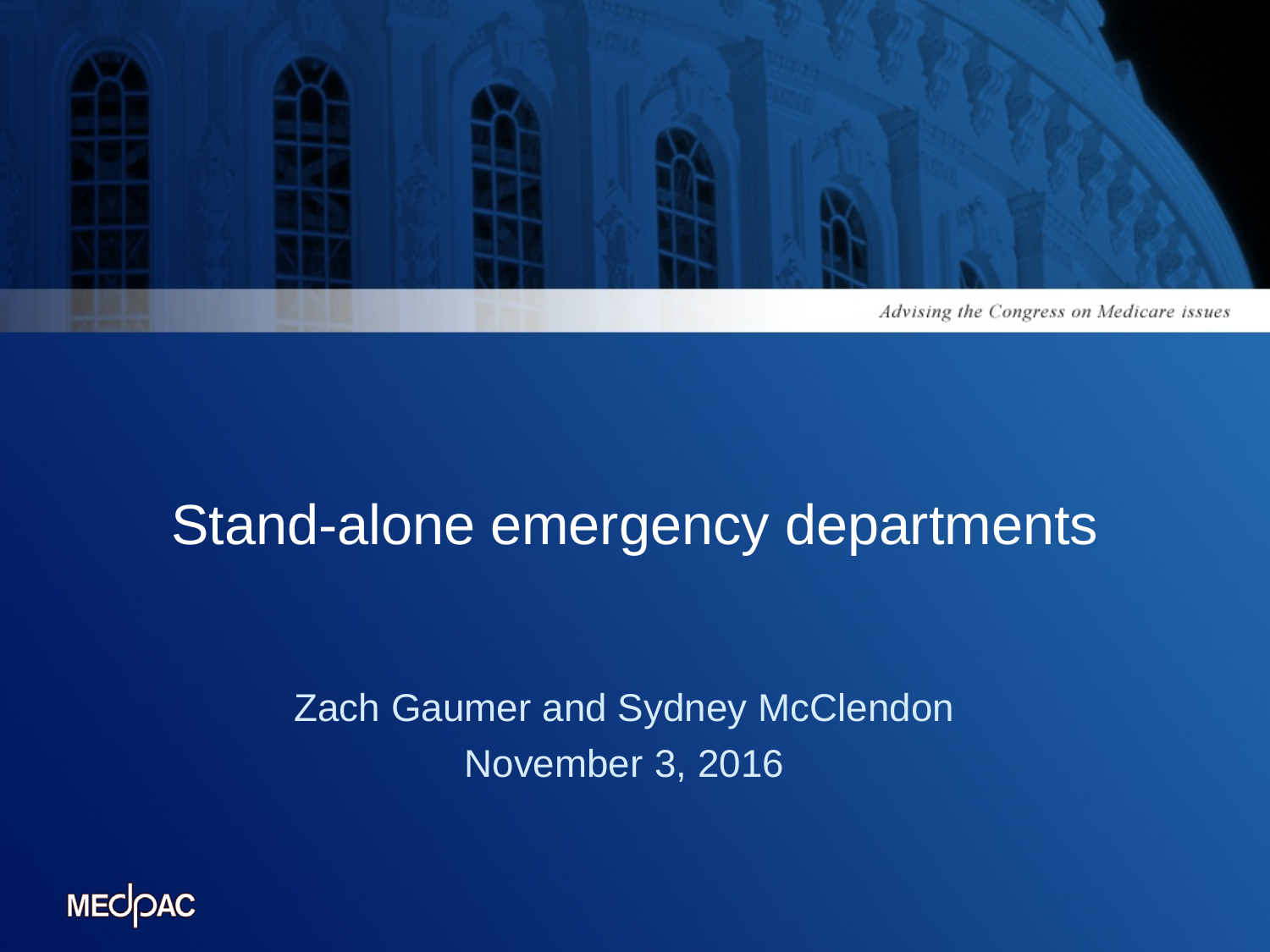## **Context**

- June 2016 report to Congress: Stand-alone emergency departments (ED) may be a possible solution for isolated rural areas with concerns about access to care
- Today's discussion: Stand-alone EDs in urban and suburban areas, where access to care may not be as much of a concern
- Rationale for revisiting stand-alone EDs:
	- Commission interest in continuing to track stand-alone EDs
	- The number of stand-alone EDs continues to increase, such that a national association has been formed
	- New academic research published this year
	- Section 603 of the Bipartisan Budget Act of 2015 (site neutral law) exempts some stand-alone EDs from the prohibition on offcampus facilities billing as hospital outpatient departments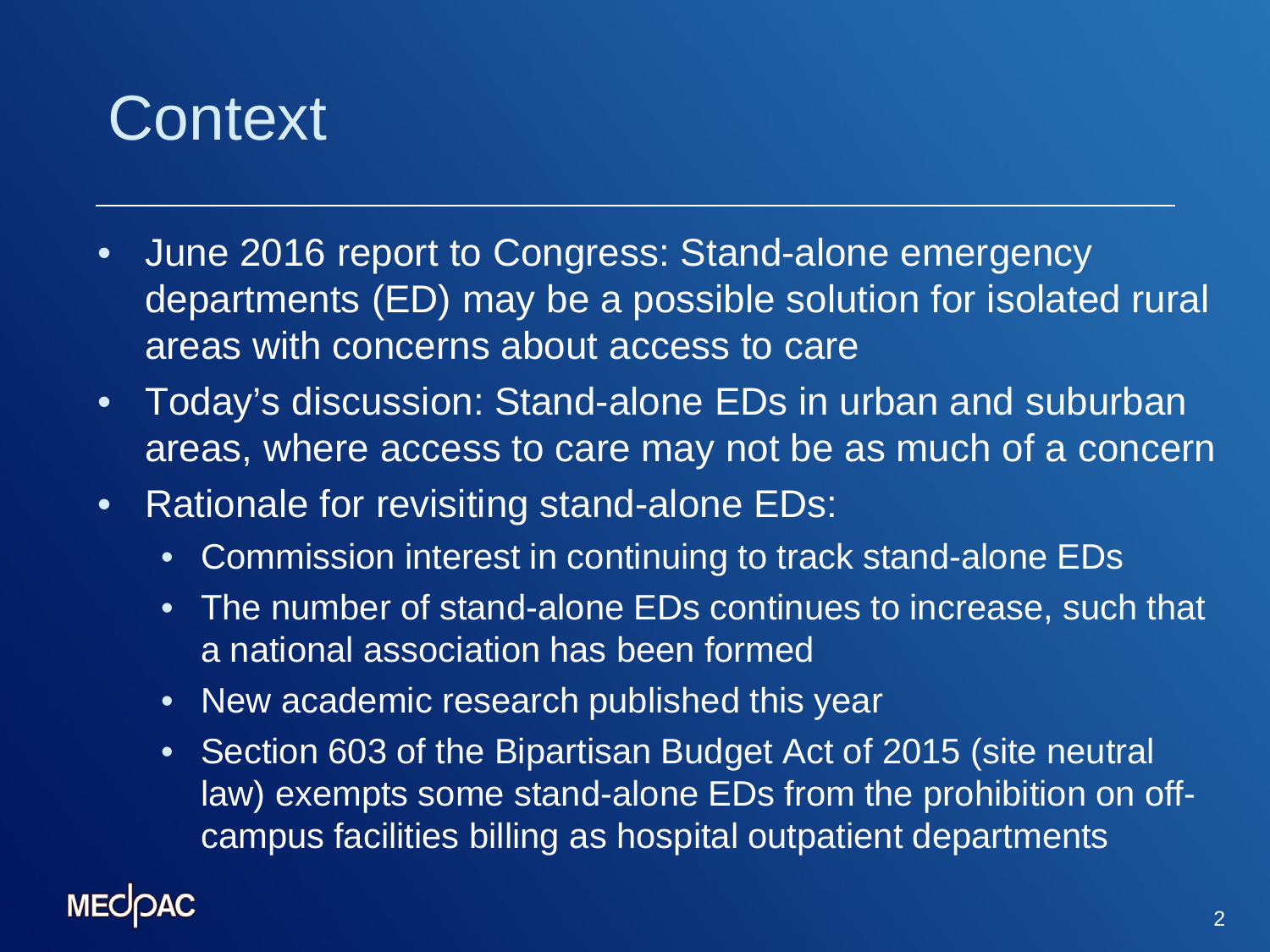# Hospital-based off-campus emergency departments (OCED)

- Affiliated with hospitals but located off-campus
- **363 OCEDs in 2016** 
	- 64 percent of all stand-alone EDs
	- **Affiliated with more than 300 hospitals (6 percent of all hospitals)**
- Limited set of services: 24/7 ED, imaging, on-site lab, onsite physician. No trauma services. No operating rooms
- Often less than 10 miles from hospital in urban/suburban areas
- **Few patients arrive by ambulance**
- Range in size (20 to 100 patients per day)
- **Nay bill Medicare for ED services**
- **Private insurers often pay as in-network providers**

#### **MECIOAC**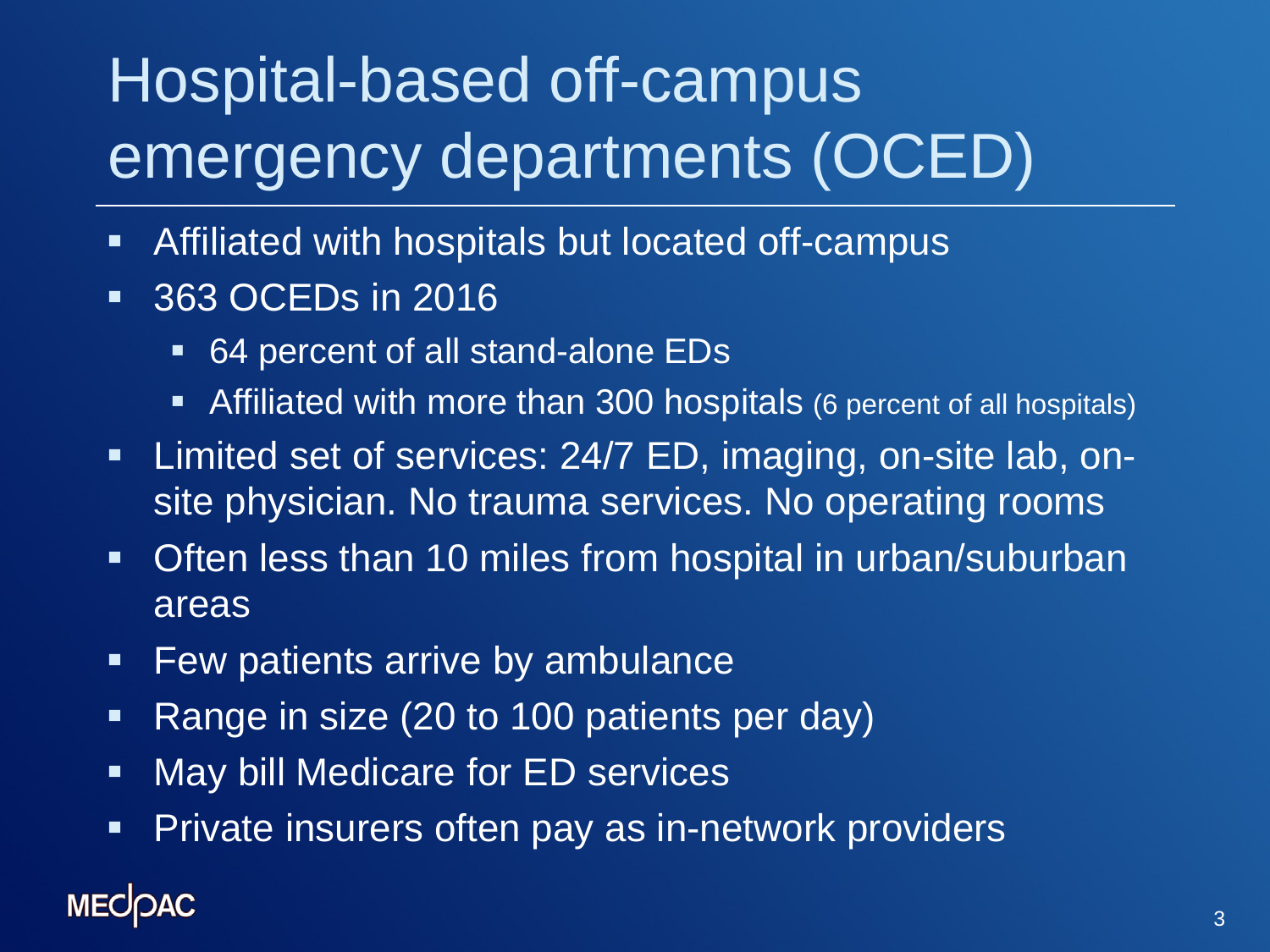# Independent freestanding emergency centers (IFEC)

- **Not affiliated with a hospital**
- 203 IFECs in 2016 (36 percent of all stand-alone EDs)
	- 94 percent located in TX, but also CO, MN, and RI
	- **Owned by 50 unique entities, mostly for-profit**
- **Similar to OCEDs** 
	- Same limited set of services offered
	- Few patients arrive by ambulance
	- Tend to have low patient volume per day
- **Different from OCEDs** 
	- Not permitted to bill Medicare
	- Mostly paid by private insurers as out-of-network providers (in Colorado payments were ten times higher than urgent care centers)
	- More recently, some insurers have begun negotiating lower rates
	- Payer mix is more narrowly focused on privately insured patients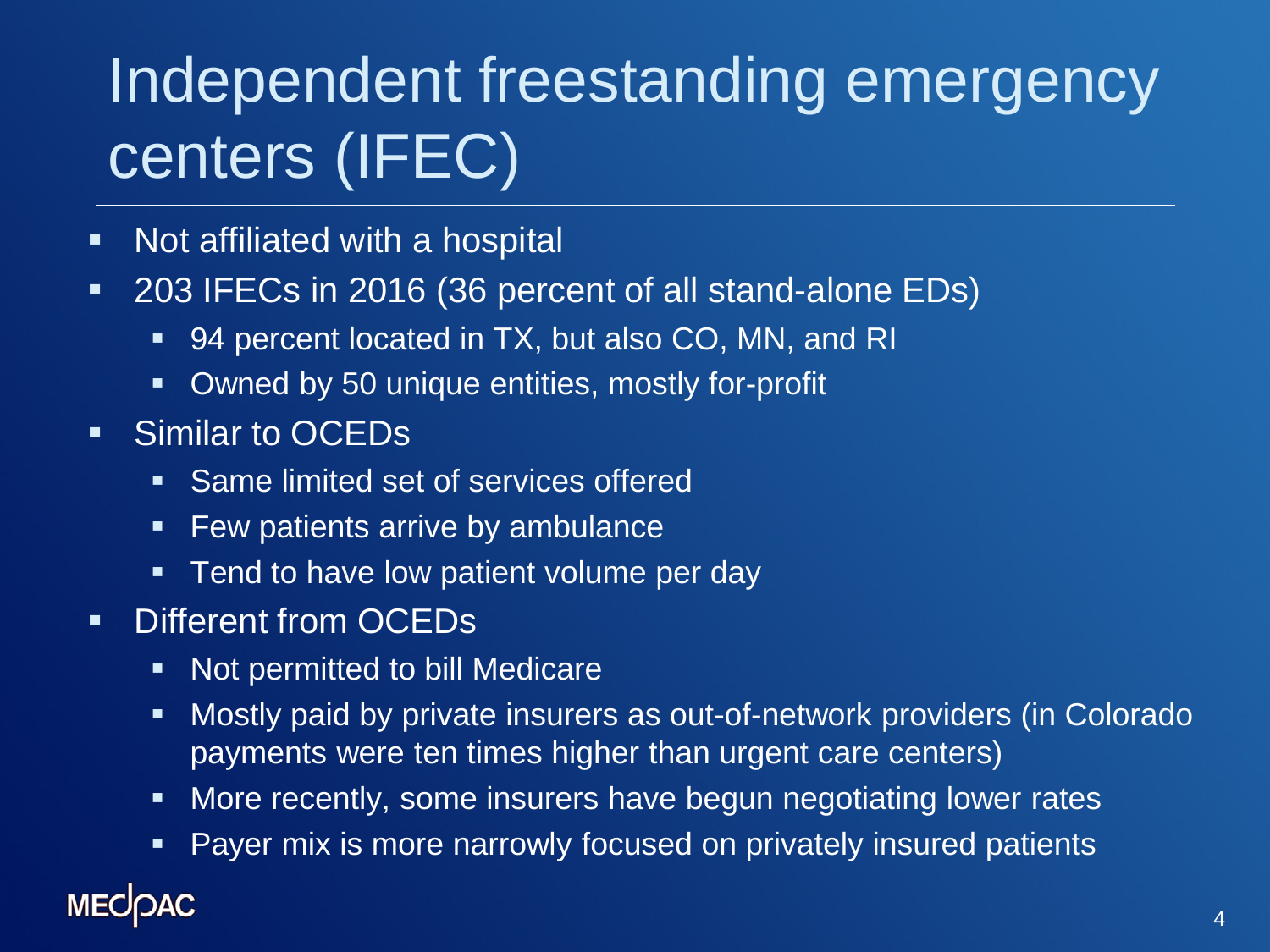# Regulation of Stand-alone EDs

### State law

- Controls facility licensure of OCEDs & IFECs, highly variable
- Most states permit OCEDs, some permit both, one prohibits both

### Medicare statute and regulation

- **-** OCEDs may bill Medicare if deemed provider-based:
	- Financially and clinically integrated with affiliated hospital
	- Located within a 35-mile radius of the affiliated hospital
- Site neutral law: OCEDs exempt from prohibition of off-campus facilities billing higher hospital outpatient payment rates (including ED and non-ED services)
- OCED visits not separately identifiable in Medicare claims

#### **MECK**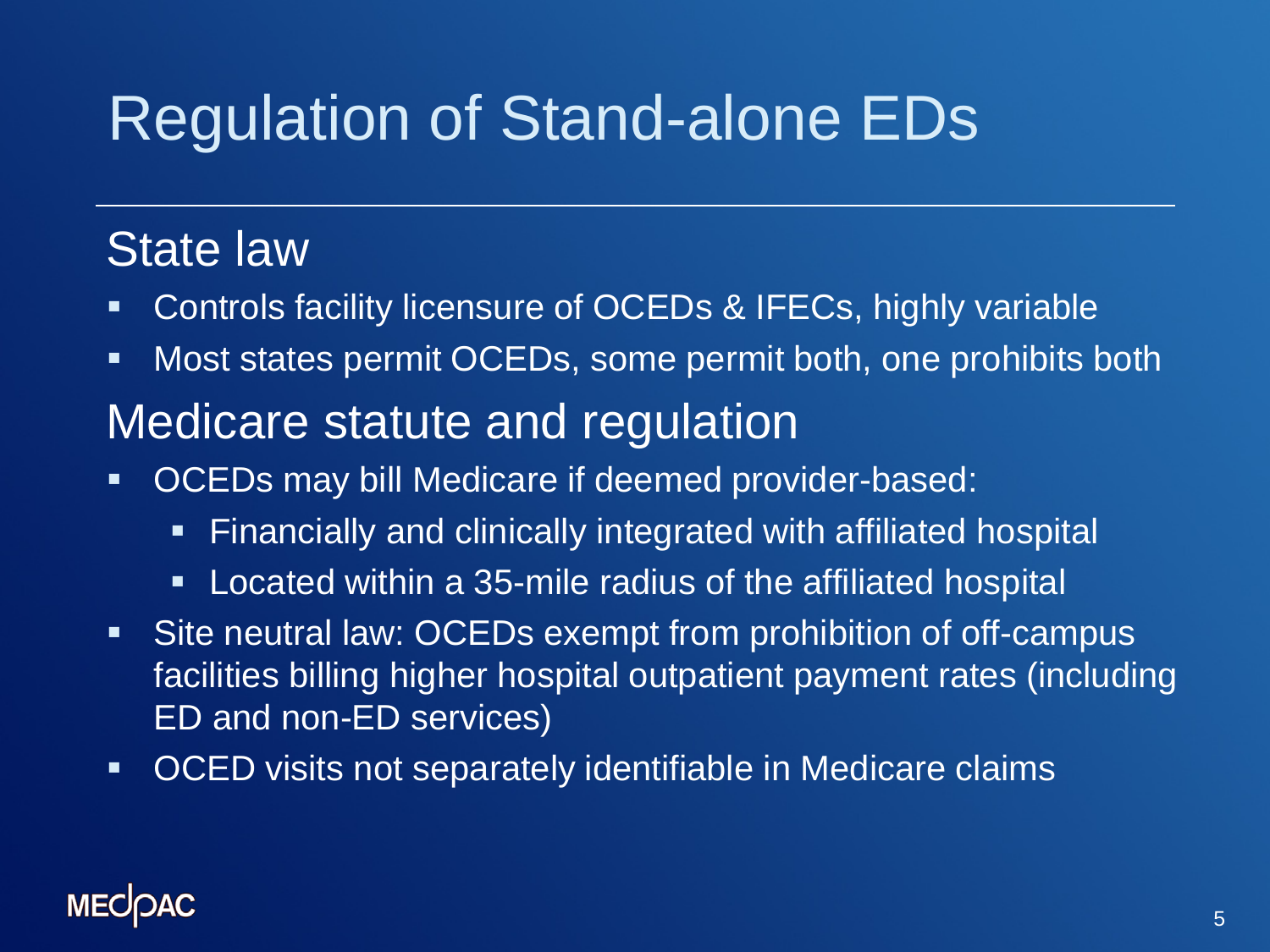# Growth in stand-alone EDs and the relevance to Medicare

- Rapid growth in stand-alone EDs from 2008 to 2016
	- **OCEDs: 97 percent increase**
	- **IFECs: All were developed during this period**
- **More stand-alone EDs may begin billing** Medicare in the near future
	- **203 IFECs**

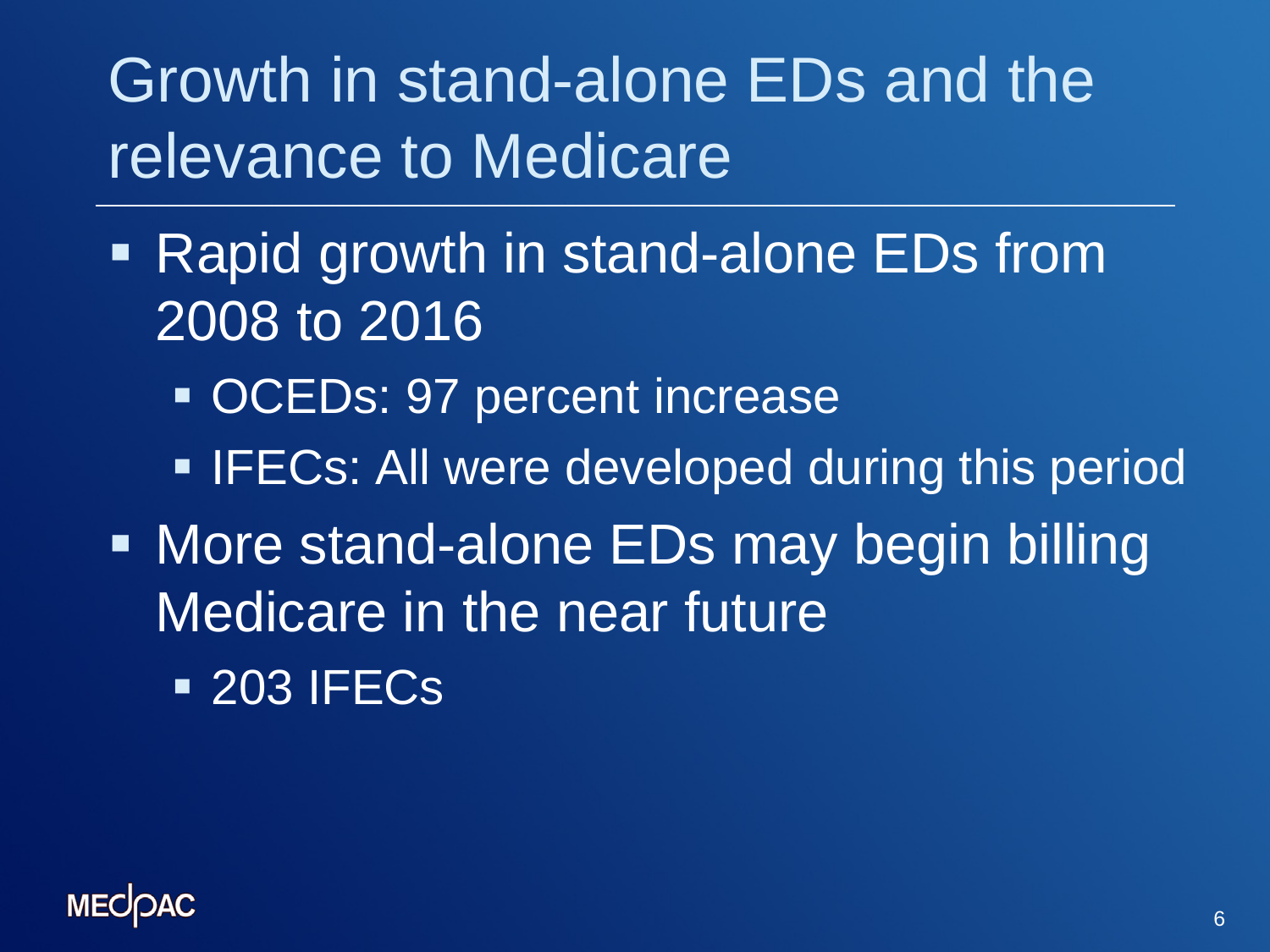# More facilities to bill Medicare

## **IFECs are affiliating with hospitals**

- **Partnering with hospital systems on** existing IFECs
- **Building new hospitals near existing IFECs**
- **Partnering with hospitals to build new** stand-alone EDs
- New permutations of the stand-alone ED model

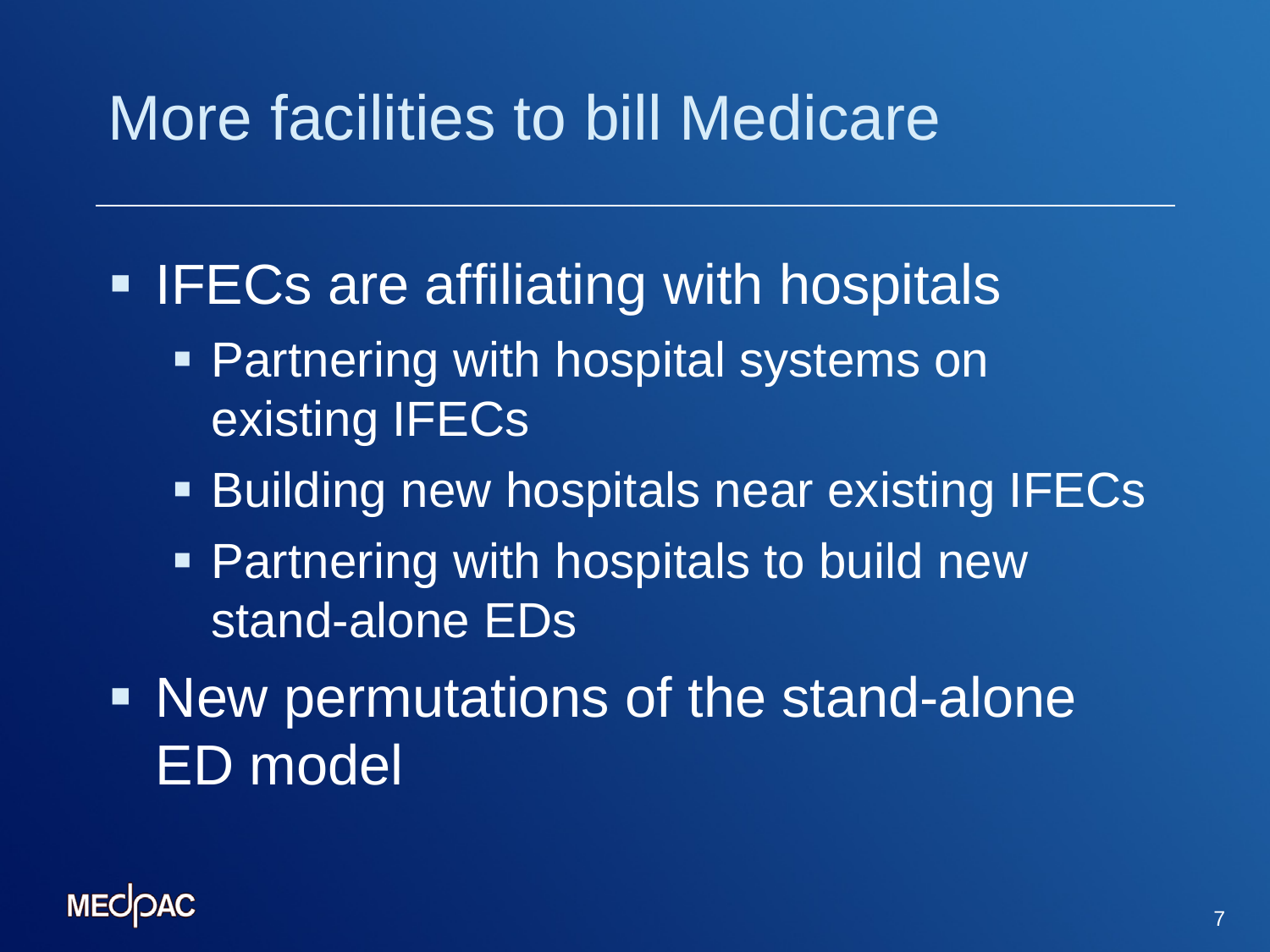# Four reasons for the growth of standalone EDs

- Stand-alone EDs are a mechanism for hospitals and systems to capture patient market share
- **Stand-alone EDs can receive higher payment rates** when they bill private insurers as out-of-network providers
- **Medicare payment structure gives providers the** incentive to serve patients in the higher-paying ED setting
- Site neutral law (prohibiting off-campus facilities from billing at higher hospital outpatient payment rates) does not apply to stand-alone EDs, including the ED and non-ED services provided in these facilities.

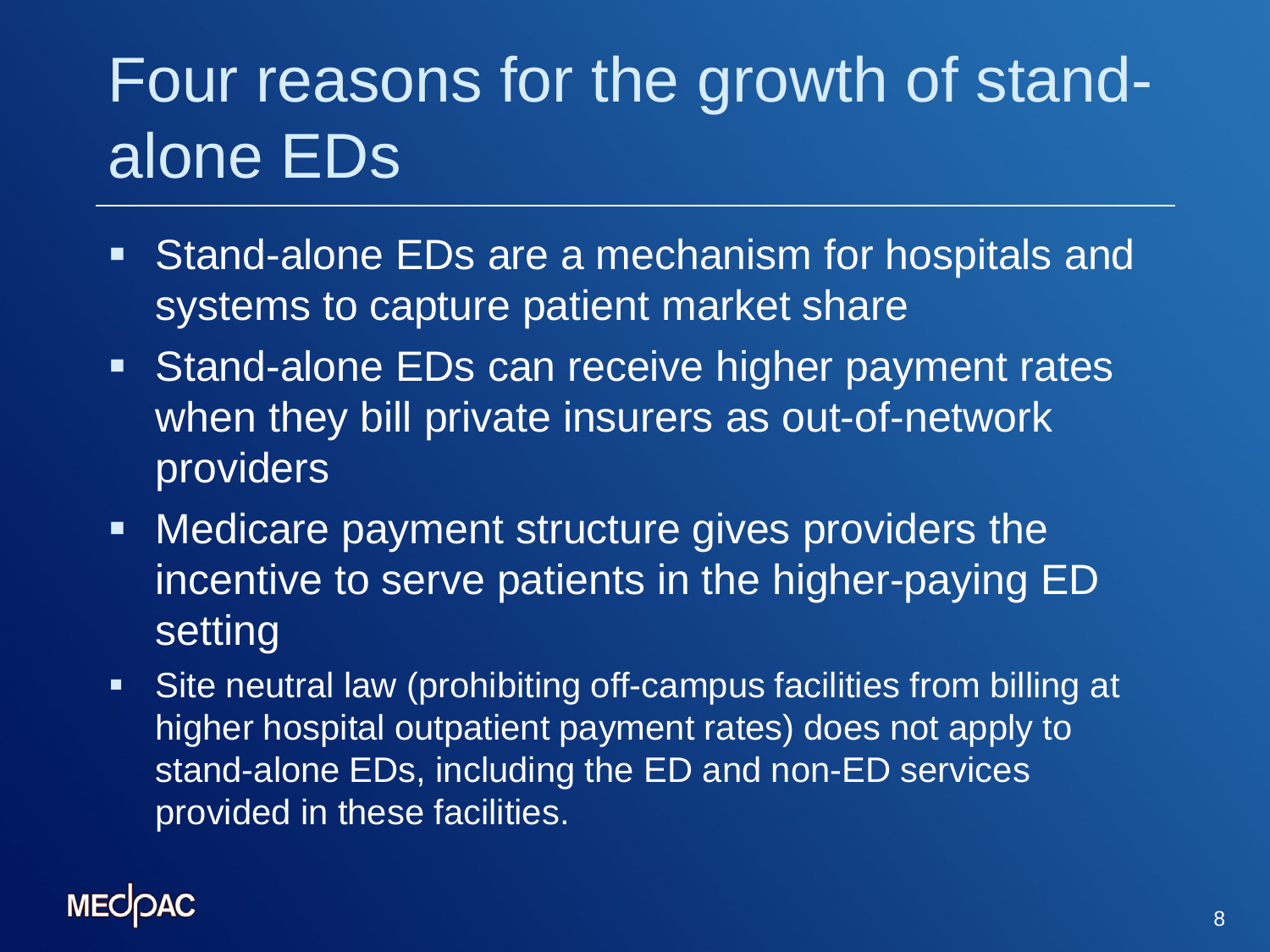## Location of stand-alone EDs

- A few stand-alone EDs are located in areas that have recently had a hospital close or in rural areas
- Many stand-alone EDs are located in urban/suburban areas in close proximity of other EDs, and suburban areas with rapid population growth
- In Texas, Colorado, and Ohio, stand-alone EDs are located in ZIP codes with higher incomes, more privately insured patients, and fewer Medicaid patients (Schuur et al 2016)
- In Houston and Denver, 60 percent of stand-alone EDs are located in ZIP codes with an average income of \$90,000. (MedPAC)

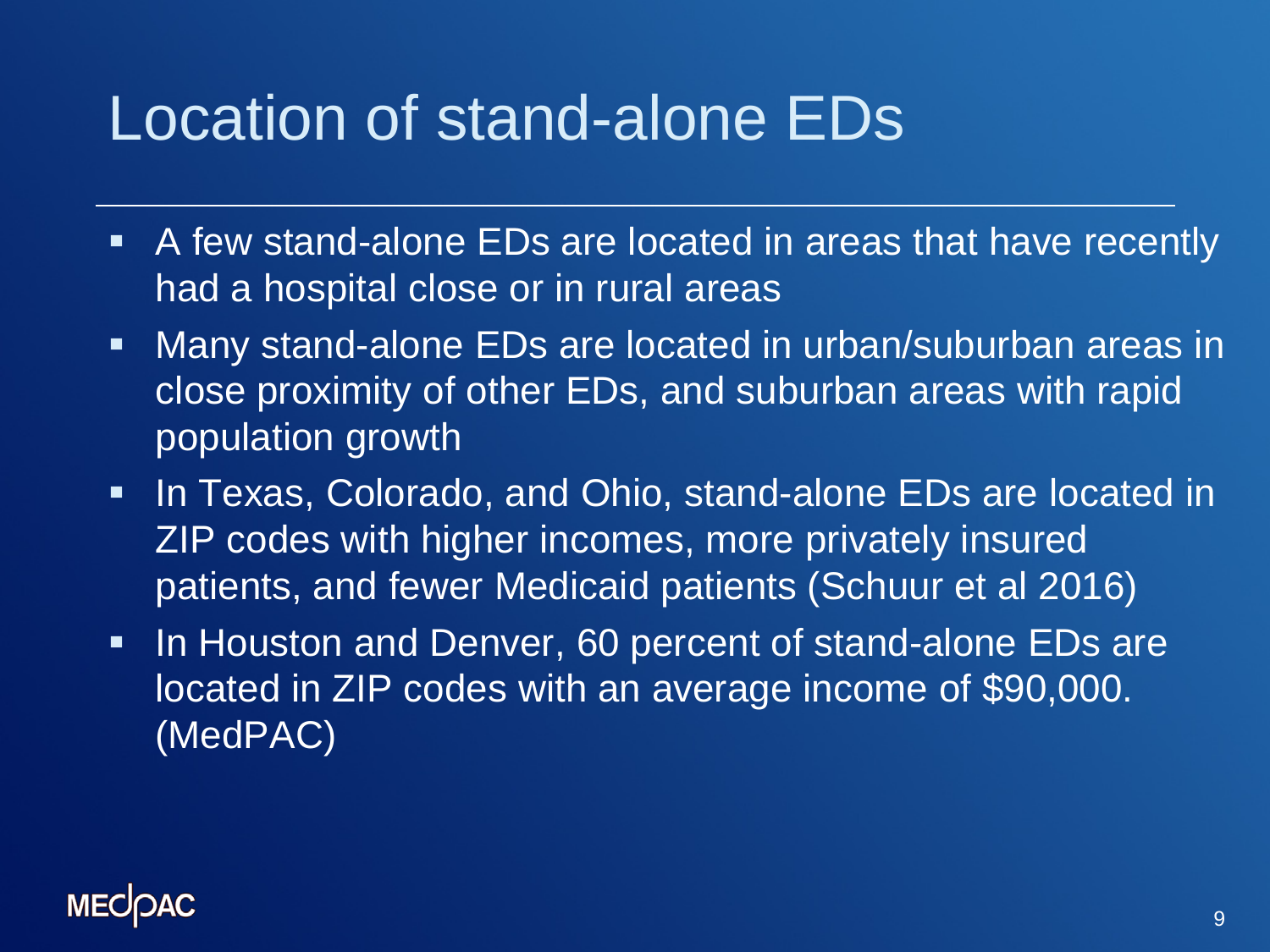## Stand-alone EDs in Colorado and Maryland served lower acuity patients

#### Colorado

- **Hospital EDs: 7 of the 10 most common conditions were** for life-threatening conditions
- Urgent care centers: 0 of the 10 most common conditions we for life-threatening conditions
- Stand-alone EDs (9 facilities): 3 of the 10 most common conditions were for life-threatening conditions

#### Maryland

- Stand-alone EDs (3 facilities): 68 to 80 percent of patients were low-acuity ED patients
- **Hospital EDs (3 nearest facilities): 46 to 64 percent were** low-acuity patients

#### **MECK**